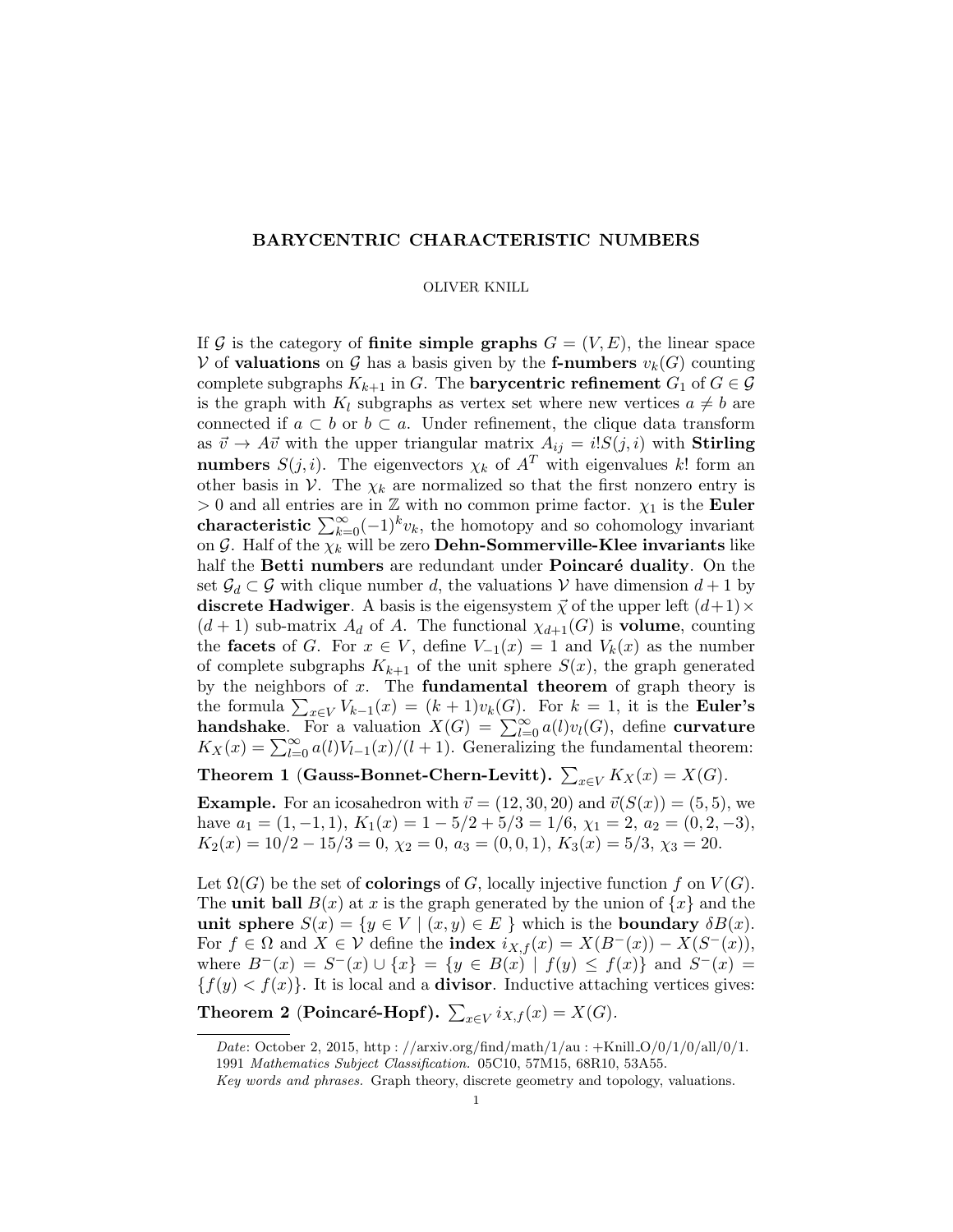Let P be a **Borel probability measure** on  $\Omega(G) = \mathbb{R}^{v_0(G)}$  and E[·] its expectation. Let  $c(G)$  be the chromatic number of G. Assume either that P is the counting measure on the finite set of colorings of G with  $c \geq$  $c(G)$  real colors or that P is a product measure on  $\Omega$  for which functions  $f \to$  $f(y)$  with  $y \in V$  are independent identically distributed random variables with continuous probability density function. For all  $G \in \mathcal{G}$  and  $X \in \mathcal{V}$ :

# Theorem 3 (Banchoff index expectation).  $E[i_{X,f}(x)] = K_X(x)$ .

The **empty graph**  $\emptyset$  is a (-1)-graph and (-1)-sphere. Inductively, a d**graph** is a  $G \in \mathcal{G}$  for which the unit spheres are  $(d-1)$ -spheres. An Evako d-sphere is a d-graph which when punctured becomes contractible. Inductively, G is **contractible** if there exists  $x \in V(G)$  such that both  $S(x)$ and the graph without x are contractible. The graph  $K_1$  is contractible. Given  $f \in \Omega$  and  $c \notin f(V)$ , define the graph  $\{f = c\}$  in the refinement of G consisting of vertices, where  $f - c$  changes sign. In that case, at every vertex x, there is a  $(d-2)$ -graph  $R_f(x)$  defined as the **level surface**  $\{f(y) = f(x)\}$ in  $S(x)$ . The next **Sard** result belongs to **discrete multivariable calculus**:

**Theorem 4 (Implicit function theorem).** For a d-graph and  $f \in \Omega$  and  $c \notin f(V)$ , the hyper surface  $\{f = c\}$  is a  $(d-1)$ -graph.

The symmetric index of f at x is defined as  $2j_{X,f}(x) = i_{X,f}(x) + i_{X,-f}(x)$ .

**Theorem 5** (Index formula). For  $G \in \mathcal{G}$  and  $X \in \mathcal{V}$ , then  $2j_{X,f}(x) = X(B(x)) + X({x}) - X(S(x)) - X(R<sub>f</sub>(x)).$ 

It allows fast recursive computation of X for most G in  $\mathcal{G}_d$  quantified using **Erdös-Renyi** measures. For Euler characteristic,  $j_f(x) = (1 - \chi(S(x))/2) X(R_f(x))/2$ . For d-graphs it is  $-\chi(R_f(x))/2$  if d is odd and  $1-\chi(R_f(x))/2$ if d is even. If  $k + d$  is even, we have  $\chi_k(B(x)) = \chi_k(S(x))$ , as curvature is supported on  $\delta G$ . Furthermore, we have  $\chi_k({x}) = 0$  if  $k > 1$ .

**Theorem 6 (Dehn-Sommerville-Klee).** For a d-graph and even  $d + k$ , the functions  $K_k$  are supported on  $\delta G$ . If  $\delta G = \emptyset$ , then  $\chi_k(G) = 0$ .

The  $\chi_k$  span the classical DSK-space. The condition  $K_k(x) = 0$  for all  $x \in V$  follows from  $\chi_k(G) = 0$  because  $K(x)$  is the same for G or for the suspension of  $S(x)$ . If  $K(x) \neq 0$ , then by Gauss-Bonnet, there is  $y \in S(x)$ with  $K(y) \neq 0$ . Repeated suspension lead to a constant curvature case. Curvature functionals are linear combination of Barycentric functionals for  $d-1$ .

Illustration:  $\chi_2(G) = 0$  on 4-graphs shows that a 4-graph triangulation G of a compact 4-manifold with v vertices, e edges, f triangles, t tetrahedra, and p pentatopes satisfies  $22e + 40t = 33f + 45p$ . Examples: for the 4-crosspolytop G, a 4-sphere with  $\vec{v} = (10, 40, 80, 80, 32)$ , we get  $\vec{\chi}(G)$  =  $(2, 0, 240, 0, 32)$ . For a discrete  $G = S^2 \times T^2$ , a product graph constructed using the **Stanley-Reisner ring**, with  $\vec{v} = (1664, 23424, 77056, 92160, 36864),$ we get  $\vec{\chi}(G) = (0, 0, -10496, 0, 36864)$ . For a discrete  $G = P^2 \times S^2$  with  $\vec{v} =$  $(1898, 26424, 86736, 103680, 41472)$  we get  $\vec{\chi}(G) = (2, 0, -10896, 0, 41472)$ .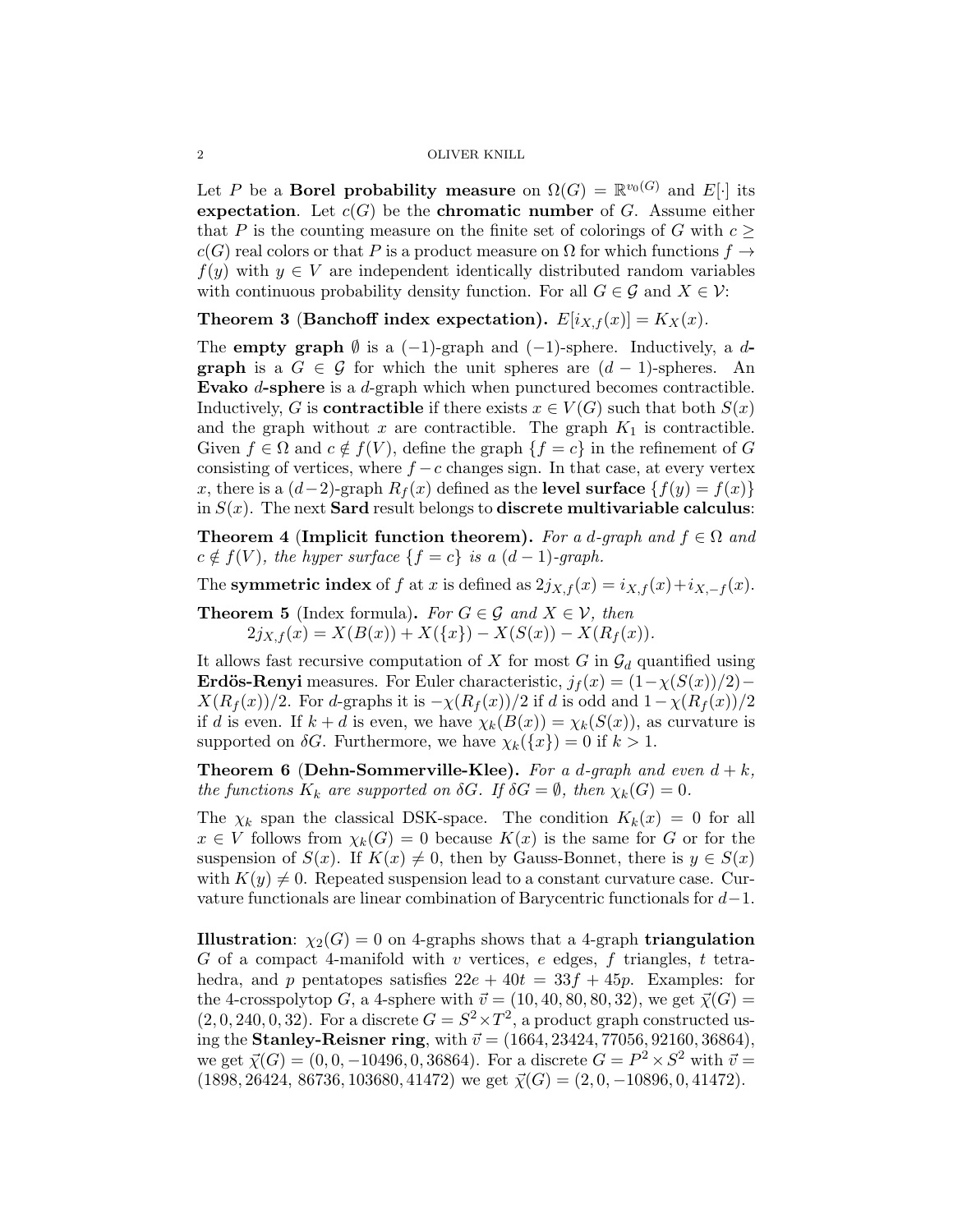### 1. About the literature

The results are formulated in the language of graph theory [15, 9, 10], topological graph theory [51] or algebraic graph theory [14]. There is overlap with work on polytopes [127, 52], simplicial complexes [120, 121] or algebraic topology like [53, 118]. See [30] for history. Various flavors of discrete topologies have emerged: digital topology [91, 54, 34], discrete calculus [49], Fisk theory [2, 38, 36, 37, 39] to which we got in the context of graph colorings [81, 84] leading to the notion of spheres which appeared in [33] which is based on homotopy [61, 19], based on notions put forward in [65, 125], networks [104, 103, 124, 23, 104, 124, 60], physics [28, 112, 24, 46, 100, 115], computational geometry [29, 12, 27, 106, 126] discrete Morse theory [40, 41, 42, 44], eying classical Morse theory [97], discrete differential geometry in relation to classical differential geometry [13, 47, 64]. We got to into the subject through [69] and generalized it to [68] and summarized in [74] after [70]. The general Gauss-Bonnet-Chern result appeared in [68] but was predated in [92]. It seems Gauss-Bonnet for graphs has been rediscovered a couple of times like [62, 43]. We noticed the first older appearance [62] in [85] and found [92, 43] while working on the present topic. Various lower dimensional versions of curvature have appeared [50, 109, 110, 56, 102, 123]. The first works on Gauss-Bonnet in arbitrary dimensions include [58, 4, 35, 3, 20, 21]. For modern proofs, see [25, 114]. The story of Euler characteristic is told in [45, 113, 94]. A historical paper is [32]. The first works on Poincare-Hopf were  $[107, 58, 99]$ . For more history, see  $[119, 98, 16, 48, 57]$ . Poincaré-Hopf indices are central in discrete approaches to Riemann-Roch [6, 5]. The index expectation result is [72]. The closest related work is Banchoff [8, 7]. For integral geometry and geometric probability, see [66, 116]. The index formula for Euler characteristic appeared in [71] which proves a special case of the result here along the same lines. See also [77] for the recursion. The Sard approach in [87] simplified this. That paper gives a discrete version of [117]. We got into the Barycentric invariants through [83, 88] after introducing a graph product [86] which was useful in [85], a paper exploring topology of graphs [82, 63, 75]. Originally we were interested in the spectral theory of graphs [22, 111, 1, 26, 108, 122] which parallels the continuum [18, 114, 13]. The linear algebra part of networks was explored in [73] which is a discrete version of [96]. See also [76, 80, 79, 78, 89, 90] and [59, 95] for discrete combinatorial Laplacians. For the Dehn-Sommerville relations, see [67, 105, 101, 93, 17, 55, 31]. In [105, 31] appear Klee-Dehn-Sommerville equations for discrete for manifolds with boundary. In [93], it was noted that the Euler characteristic is the only invariant, using the operator A. The combinatorics of the Barycentric operator was studied in[11] in the case  $d = 2$ . The explicit formula using Stirling numbers appeared in [17].

### **REFERENCES**

[1] W.H. Haemers A.E. Brouwer. Spectra of graphs. Springer, 2010.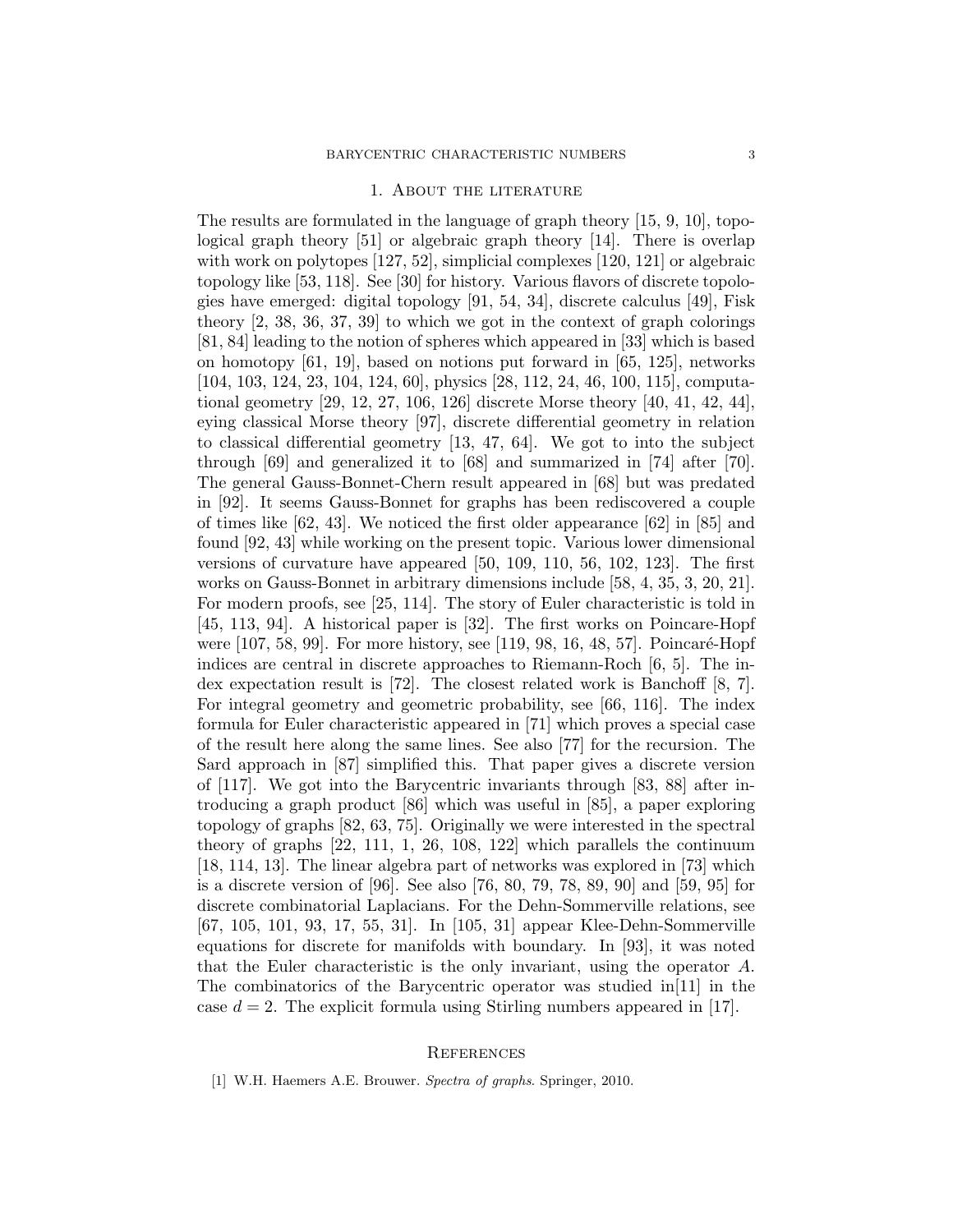- [2] M.O. Albertson and W.R. Stromquist. Locally planar toroidal graphs are 5 colorable. Proc. Amer. Math. Soc., 84(3):449–457, 1982.
- [3] C. Allendoerfer and A. Weil. The gauss-bonnet theorem for riemannian polyhedra. Transactions of the American Mathematical Society, 53:101–129, 1943.
- [4] C.B. Allendoerfer. The Euler number of a Riemann manifold. Amer. J. Math., 62:243, 1940.
- [5] M. Baker and S. Norine. Riemann-Roch and Abel-Jacobi theory on a finite graph. Advances in Mathematics, 215:766–788, 2007.
- [6] M. Baker and S. Norine. Harmonic morphisms and hyperelliptic graphs. International Mathematics Research Notices, pages 2914–2955, 2009.
- [7] T. F. Banchoff. Critical points and curvature for embedded polyhedral surfaces. Amer. Math. Monthly, 77:475–485, 1970.
- [8] Thomas Banchoff. Critical points and curvature for embedded polyhedra. J. Differential Geometry, 1:245–256, 1967.
- [9] B.Bollobás. *Modern Graph Theory*. Graduate Texts in Mathematics. Springer, New York, 1998.
- [10] B.Bollobás. Random graphs, volume 73 of Cambridge Studies in Advanced Mathematics. Cambridge University Press, Cambridge, second edition, 2001.
- [11] M. Begue, D.J. Kelleher, A. Nelson, H. Panzo, R. Pellico, and A. Teplyaev. Random walks on barycentric subdivisions and the Strichartz hexacarpet. Exp. Math., 21(4):402–417, 2012.
- [12] M.de Berg, M.van Kreveld, M.Overmars, and O.Schwarzkopf. Computational Geometry. Springer Verlag, second edition, 1998.
- [13] M. Berger. A Panoramic View of Riemannian Geometry. Springer Verlag, Berlin, 2003.
- [14] N. Biggs. Algebraic Graph Theory. Cambridge University Press, 1974.
- [15] J. Bondy and U. Murty. *Graph theory*, volume 244 of *Graduate Texts in Mathematics*. Springer, New York, 2008.
- [16] B.O'Neill. Elementary Differential Geometry. Elsevier, revised second edition, 2006.
- [17] F. Brenti and V. Welker. f-vectors of barycentric subdivisions. Math. Z., 259(4):849– 865, 2008.
- [18] I. Chavel. Eigenvalues in Riemannian Geometry. Pure and applied mathematics. Academic Press Inc., Orlando, 1984.
- [19] B. Chen, S-T. Yau, and Y-N. Yeh. Graph homotopy and Graham homotopy. Discrete Math., 241(1-3):153–170, 2001. Selected papers in honor of Helge Tverberg.
- [20] S.-S. Chern. A simple intrinsic proof of the Gauss-Bonnet formula for closed Riemannian manifolds. Annals of Mathematics, 45, 1944.
- [21] S-S. Chern. Historical remarks on Gauss-Bonnet. In Analysis, et cetera, pages 209– 217. Academic Press, Boston, MA, 1990.
- [22] F. Chung. Spectral graph theory, volume 92 of CBMS Regional Conf. Series. AMS, 1997.
- [23] R. Cohen and S. Havlin. Complex Networks, Structure, Robustness and Function. Cambridge University Press, 2010.
- [24] K.S. Thorne C.W. Misner and J.A. Wheeler. Gravitation. Freeman, San Francisco, 1973.
- [25] H.L. Cycon, R.G.Froese, W.Kirsch, and B.Simon. Schrödinger Operators—with Application to Quantum Mechanics and Global Geometry. Springer-Verlag, 1987.
- [26] Y.Colin de Verdière. Spectres de Graphes. Sociéte Mathématique de France, 1998.
- [27] M. Desbrun, E. Kanso, and Y. Tong. Discrete differential forms for computational modeling. In A. Bobenko, P. Schroeder, J. Sullivan, and G. Ziegler, editors, Discrete Differential Geometry, Oberwohlfach Seminars, 2008.
- [28] M. Desbrun and K. Polthier. Discrete differential geometry: An applied introduction. In Ari Stern Peter Schröder, Eitan Grinspun, editor, SIGGRAPH 2006, 2006.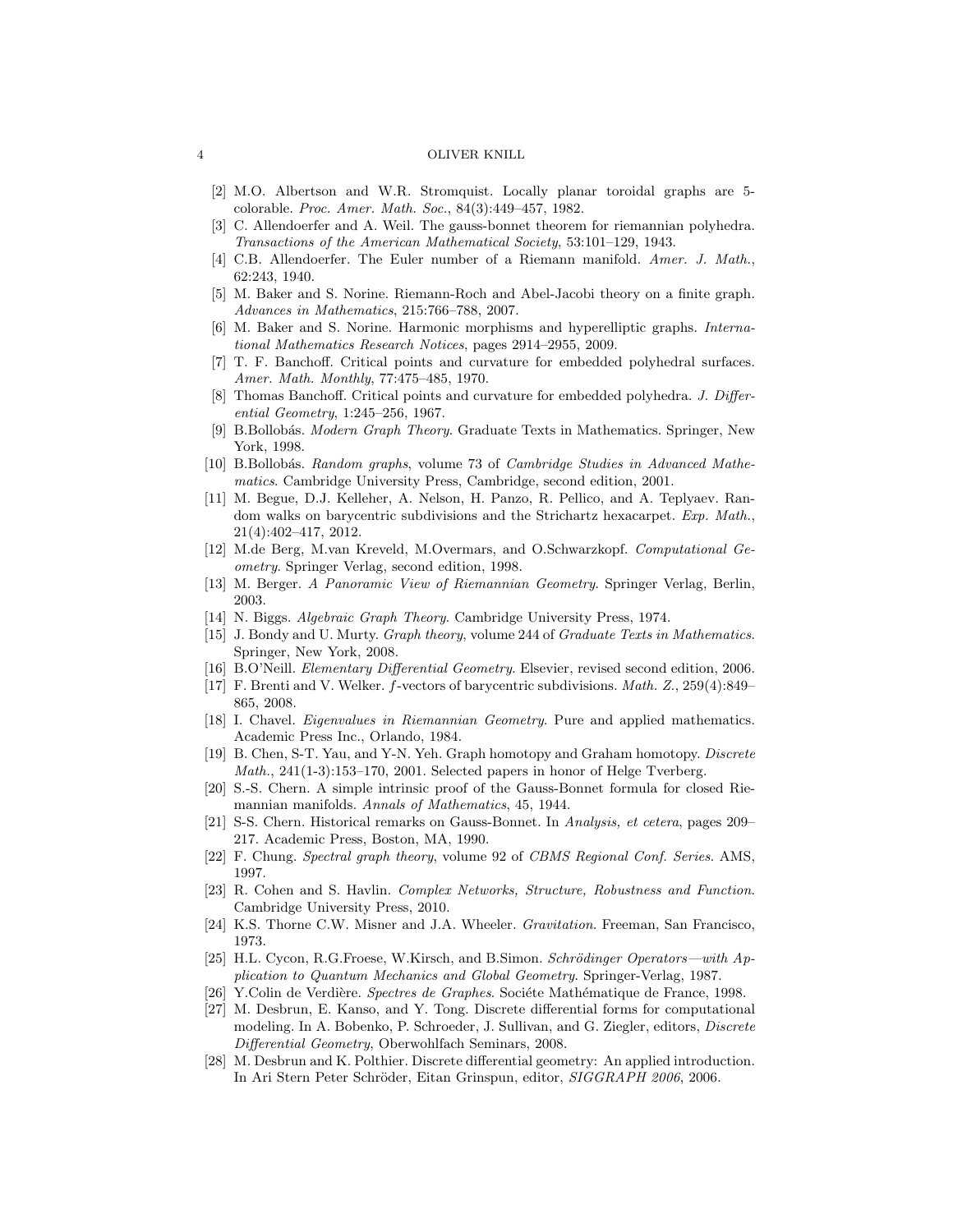- [29] S. Devadoss and J. O'Rourke. Discrete and Computational Geometry. Princeton University Press, 2011.
- [30] J. Dieudonne. A History of Algebraic and Differential Topology, 1900-1960. Birkhäuser, 1989.
- [31] D.Klain. Dehn-sommerville relations for triangulated manifolds. http://faculty.uml.edu/dklain/ds.pdf, 2002.
- [32] L. Euler. Letter to Goldbach of 14. November, 1750 . http://eulerarchive.maa.org/correspondence/letters/OO0863.pdf, 1750.
- [33] A.V. Evako. Dimension on discrete spaces. Internat. J. Theoret. Phys., 33(7):1553– 1568, 1994.
- [34] A.V. Evako. The Jordan-Brouwer theorem for the digital normal n-space space  $Z<sup>n</sup>$ . http://arxiv.org/abs/1302.5342, 2013.
- [35] W. Fenchel. On total curvatures for riemannianm manifolds (i). J. London Math. Soc, 15:15, 1940.
- [36] S. Fisk. Geometric coloring theory. Advances in Math., 24(3):298–340, 1977.
- [37] S. Fisk. Variations on coloring, surfaces and higher-dimensional manifolds. Advances in Mathematics, pages 226–266, 1977.
- [38] S. Fisk. The nonexistence of colorings. Journal of Combinatorial Theory B, 24:247– 2480, 1978.
- [39] S. Fisk. Cobordism and functoriality of colorings. Adv. in Math., 37(3):177–211, 1980.
- [40] R. Forman. A discrete Morse theory for cell complexes. In Geometry, topology, and physics, Conf. Proc. Lecture Notes Geom. Topology, IV, pages 112–125. Int. Press, Cambridge, MA, 1995.
- [41] R. Forman. Morse theory for cell complexes. Adv. Math., page 90, 1998.
- [42] R. Forman. Combinatorial differential topology and geometry. New Perspectives in Geometric Combinatorics, 38, 1999.
- [43] R. Forman. The euler characteristic is the unique locally determined numerical invariant of finite simplicial complexes which assigns the same number to every cone. Discrete Comput. Geom, 23:485–488, 2000.
- [44] R. Forman. Bochner's method for cell complexes and combinatorial ricci curvature. Discrete Comput. Geometry, pages 323–374, 2003.
- [45] C. Francesex and D. Richeson. The flaw in Euler's proof of his polyhedral formula. Amer. Math. Monthly, 114(4):286–296, 2007.
- [46] J. Fröhlich. Regge calculus and discretized gravitational functional integrals. In  $Ad$ vanced Series in Mathematical Physics, volume 15. World Scientific, 1981.
- [47] S. Gallot, D.Hulin, and J.Lafontaine. Riemannian geometry. Springer-Verlag, Berlin, second edition, 1990.
- [48] D. Gottlieb. All the way with Gauss-Bonnet and the sociology of mathematics. Amer. Math. Monthly, 103(6):457–469, 1996.
- [49] L.J. Grady and J.R. Polimeni. Discrete Calculus, Applied Analysis on Graphs for Computational Science. Springer Verlag, 2010.
- [50] M. Gromov. Hyperbolic groups. In Essays in group theory, volume 8 of Math. Sci. Res. Inst. Publ., pages 75–263. Springer, 1987.
- [51] J.L. Gross and T.W. Tucker. Topological Graph Theory. John Wiley and Sons, 1987.
- [52] B. Grünbaum. Convex Polytopes. Springer, 2003.
- [53] A. Hatcher. Algebraic Topology. Cambridge University Press, 2002.
- [54] G.T. Herman. Geometry of digital spaces. Birkhäuser, Boston, Basel, Berlin, 1998.
- [55] G. Hetyei. The Stirling polynomial of a simplicial complex. Discrete and Computational Geometry, 35:437–455, 2006.
- [56] Y. Higuchi. Combinatorial curvature for planar graphs. J. Graph Theory, 38:220– 229, 2001.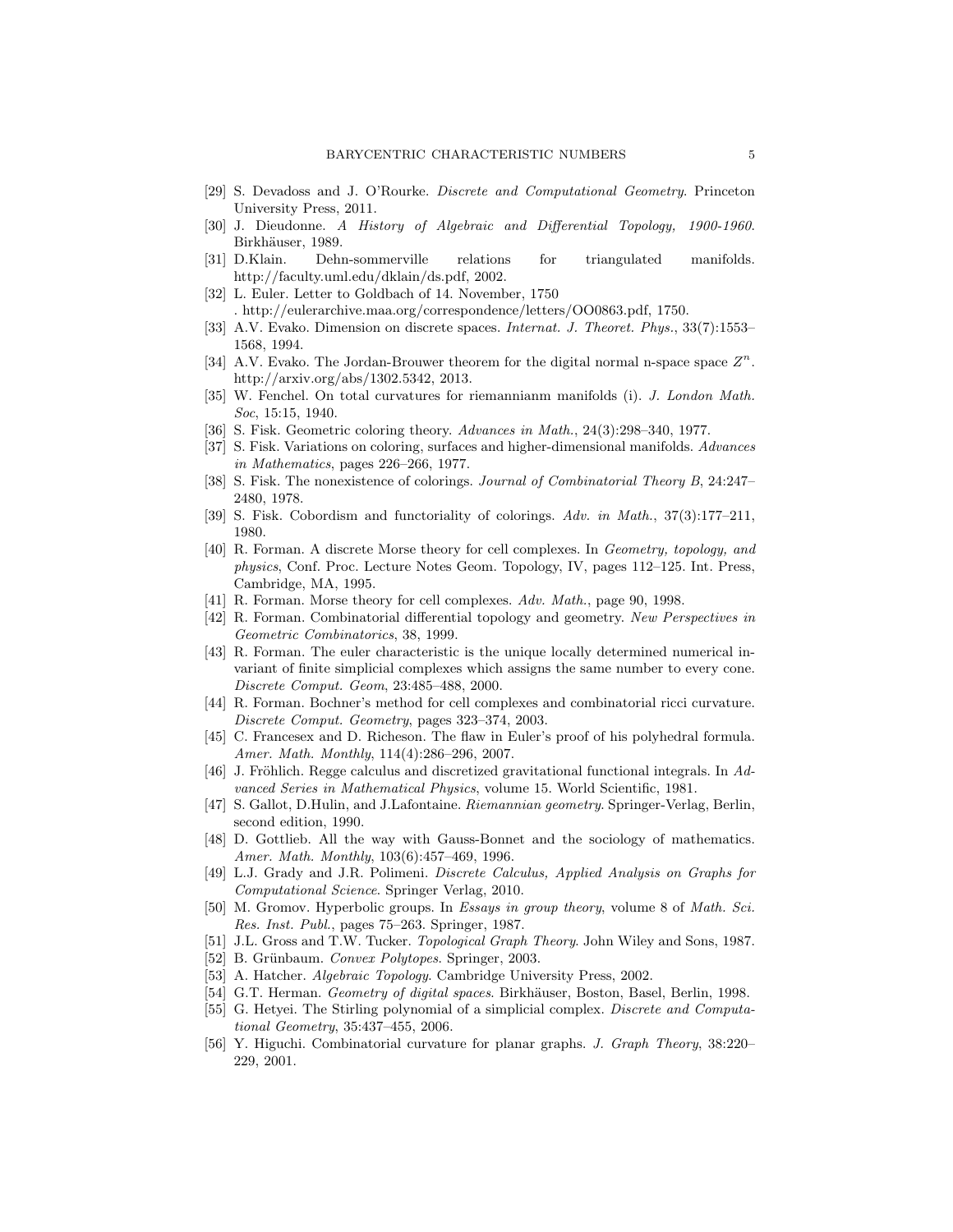- [57] M.W. Hirsch. Differential topology. Graduate texts in mathematics. Springer-Verlag, Berlin, 1976.
- [58] H. Hopf. Über die Curvatura integra geschlossener Hyperflaechen. *Mathematische* Annalen, 95:340–367, 1926.
- [59] D. Horak and J. Jost. Spectra of combinatorial Laplace operators on simplicial complexes. Adv. Math., 244:303–336, 2013.
- [60] O.C. Ibe. Fundamentals of Stochastic Networks. Wiley, 2011.
- [61] A. Ivashchenko. Contractible transformations do not change the homology groups of graphs. Discrete Math., 126(1-3):159–170, 1994.
- [62] A.V. Ivashchenko. Graphs of spheres and tori. Discrete Math., 128(1-3):247–255, 1994.
- [63] F. Josellis and O. Knill. A Lusternik-Schnirelmann theorem for graphs. http://arxiv.org/abs/1211.0750, 2012.
- [64] J. Jost. Riemannian Geometry and Geometric Analysis. Springer Verlag, 2005.
- [65] II J.W. Alexander. A proof of the invariance of certain constants of analysis situs. Trans. Amer. Math. Soc., 16(2):148–154, 1915.
- [66] D.A. Klain and G-C. Rota. Introductioni to geometric probability. Lezioni Lincee. Accademia nazionale dei lincei, 1997.
- [67] V. Klee. A combinatorial analogue of poincare's duality theorem. Canadian J. Math., 16:517–531, 1964.
- [68] O. Knill. A graph theoretical Gauss-Bonnet-Chern theorem. http://arxiv.org/abs/1111.5395, 2011.
- [69] O. Knill. A discrete Gauss-Bonnet type theorem. Elemente der Mathematik, 67:1–17, 2012.
- [70] O. Knill. A graph theoretical Poincaré-Hopf theorem. http://arxiv.org/abs/1201.1162, 2012.
- [71] O. Knill. An index formula for simple graphs http://arxiv.org/abs/1205.0306, 2012.
- [72] O. Knill. On index expectation and curvature for networks. http://arxiv.org/abs/1202.4514, 2012.
- [73] O. Knill. The McKean-Singer Formula in Graph Theory. http://arxiv.org/abs/1301.1408, 2012.
- [74] O. Knill. The theorems of Green-Stokes,Gauss-Bonnet and Poincare-Hopf in Graph Theory.
- http://arxiv.org/abs/1201.6049, 2012.
- [75] O. Knill. A Brouwer fixed point theorem for graph endomorphisms. Fixed Point Theory and Applications, 85, 2013.
- [76] O. Knill. The Dirac operator of a graph. http://http://arxiv.org/abs/1306.2166, 2013.
- [77] O. Knill. The Euler characteristic of an even-dimensional graph. http://arxiv.org/abs/1307.3809, 2013.
- [78] O. Knill. An integrable evolution equation in geometry. http://arxiv.org/abs/1306.0060, 2013.
- [79] O. Knill. Isospectral deformations of the dirac operator. http://arxiv.org/abs/1306.5597, 2013.
- [80] O. Knill. Classical mathematical structures within topological graph theory. http://arxiv.org/abs/1402.2029, 2014.
- [81] O. Knill. Coloring graphs using topology. http://arxiv.org/abs/1410.3173, 2014.
- [82] O. Knill. A notion of graph homeomorphism.
- http://arxiv.org/abs/1401.2819, 2014.
- [83] O. Knill. The graph spectrum of barycentric refinements. http://arxiv.org/abs/1508.02027, 2015.
- [84] O. Knill. Graphs with Eulerian unit spheres. http://arxiv.org/abs/1501.03116, 2015.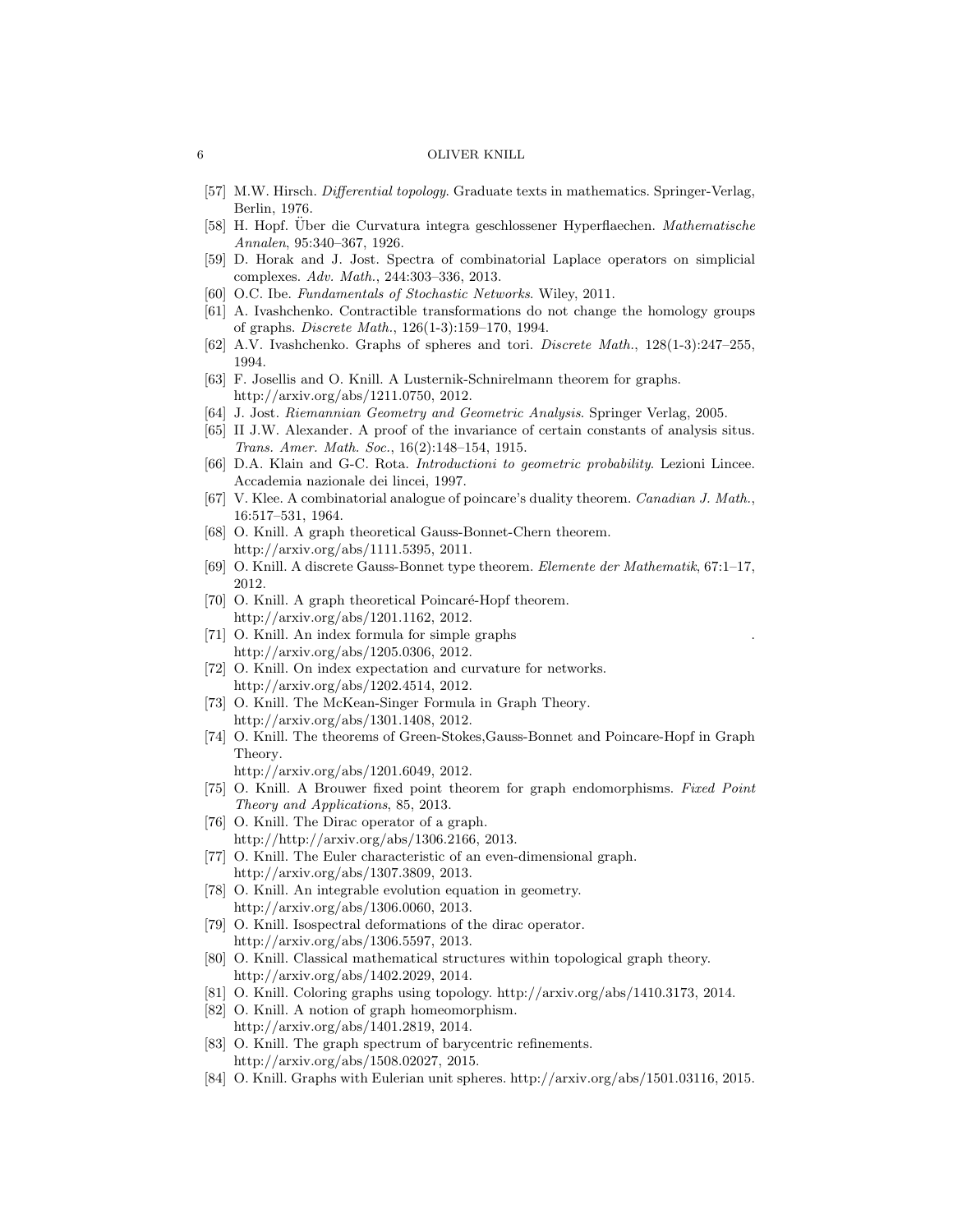- [85] O. Knill. The Jordan-Brouwer theorem for graphs. http://arxiv.org/abs/1506.06440, 2015.
- [86] O. Knill. The Künneth formula for graphs. http://arxiv.org/abs/1505.07518, 2015.
- [87] O. Knill. A Sard theorem for graph theory. http://arxiv.org/abs/1508.05657, 2015.
- [88] O. Knill. Universality for barycentric subdivision. http://arxiv.org/abs/1509.06092, 2015.
- [89] O. Knill. The zeta function for circular graphs. http://arxiv.org/abs/1312.4239, December 2013.
- [90] Oliver Knill. Cauchy-Binet for pseudo-determinants. Linear Algebra Appl., 459:522– 547, 2014.
- [91] V. Neumann Lara and R.G. Wilson. Digital Jordan curves—a graph-theoretical approach to a topological theorem. Topology Appl., 46(3):263–268, 1992. Special issue on digital topology.
- [92] N. Levitt. The euler characteristic is the unique locally determined numerical homotopy invariant of finite complexes. Discrete Comput. Geom., 7:59–67, 1992.
- [93] A. Luzon and M.A. Moron. Pascal triangle, Stirling numbers and the unique invariance of the euler characteristic. arxiv.1202.0663, 2012.
- [94] J. Malkevich. Euler's polyhedral formula I,II. AMS feature articles, 2004-2005. http://www.ams.org/samplings/feature-column/fcarc-eulers-formulaii.
- [95] T. Mantuano. Discretization of Riemannian manifolds applied to the Hodge Laplacian. Amer. J. Math., 130(6):1477–1508, 2008.
- [96] H.P. McKean and I.M. Singer. Curvature and the eigenvalues of the Laplacian. J. Differential Geometry, 1(1):43–69, 1967.
- [97] J. Milnor. Morse theory, volume 51 of Annals of Mathematics Studies. Princeton University press, Princeton, New Jersey, 1963.
- [98] J. Milnor. Topology from the differential viewpoint. University of Virginia Press, Charlottesville, Va, 1965.
- [99] M. Morse. Singular points of vector fields under general boundary conditions. American Journal of Mathematics, 51, 1929.
- [100] P. Mullen, A. McKenzie, D. Pavlov, L. Durant, Y. Tong, E. Kanso, J. E. Marsden, and M. Desbrun. Discrete Lie advection of differential forms. Found. Comput. Math., 11(2):131–149, 2011.
- [101] S. Murai and I. Novik. Face numbers of manifolds with boundary. http://arxiv.org/abs/1509.05115, 2015.
- [102] O. Narayan and I. Saniee. Large-scale curvature of networks. Physical Review E, 84, 2011.
- [103] Mark Newman, Albert-László Barabási, and Duncan J. Watts, editors. The structure and dynamics of networks. Princeton Studies in Complexity. Princeton University Press, Princeton, NJ, 2006.
- [104] M.E.J. Newman. Networks. Oxford University Press, Oxford, 2010. An introduction.
- [105] I. Novik and E. Swartz. Applications of Klee's Dehn-Sommerville relations. Discrete Comput. Geom., 42(2):261–276, 2009.
- [106] R. Rieben P. Castilo, J. Koning and D. White. A discrete differential forms framework for computational electromagnetism. CMES, 1:1–15, 2002.
- [107] H. Poincar´e. Sur les courbes definies par les equation differentielle III. Journal de Mathematique pures et appliquées, pages 167-244, 1885.
- [108] O. Post. Spectral Analysis on Graph like Spaces, volume 2039 of Lecture notes in Mathematics. 2012.
- [109] E. Presnov and V. Isaeva. Positional information as symmetry of morphogenetic fields. Forma, 5:59–61, 1990.